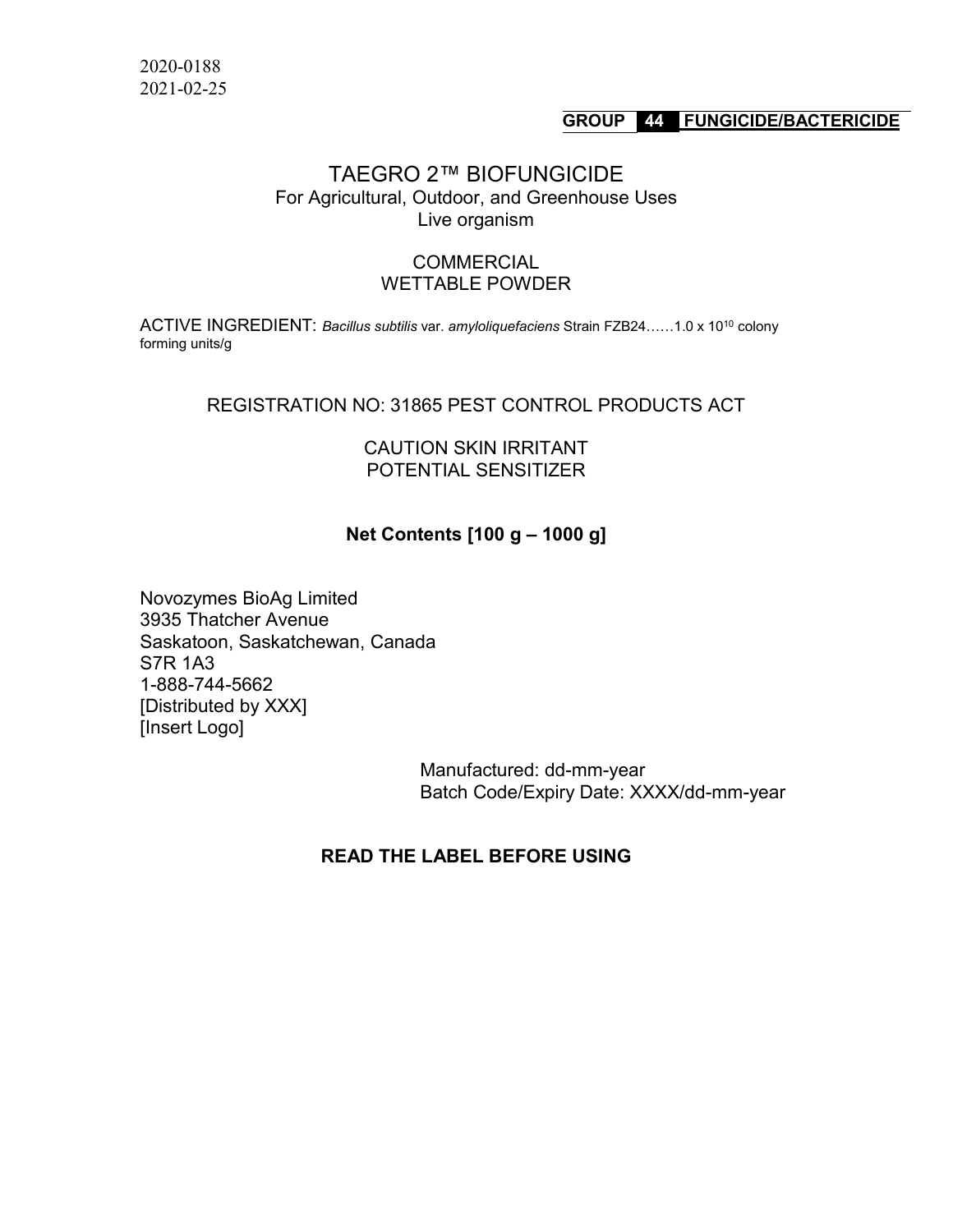**PRECAUTIONS**: KEEP OUT OF REACH OF CHILDREN. May cause sensitization. Keep away from food, drink and animal feed.

May irritate the skin. Avoid contact with the skin and clothing. Avoid breathing dust.

Applicators and other handlers must wear: Long-sleeved shirt and long pants, waterproof gloves, shoes and socks, eye goggles, and a dust-mist filtering respirator/mask (MSHA/NIOSH approval number prefix TC-21C) or a NIOSH approved respirator/mask with any N-95, R-95, P-95 or HE filter. Wash thoroughly with soap and water after handling. Follow manufacturer's instructions for cleaning/maintaining personal protective equipment (PPE). If no such instructions for washables, use detergent and hot water. Keep and wash PPE separately from other laundry.

**ENVIRONMENTAL PRECAUTIONS**: To reduce runoff from treated areas into aquatic habitats, avoid application to areas with a moderate to steep slope, compacted soil, or clay. Avoid application when heavy rain is forecast. Contamination of aquatic areas as a result of runoff may be reduced by including a vegetative strip between the treated area and the edge of the water body. For guidance contact the Provincial Regulatory Agency.

# **FIRST AID:**

IF SWALLOWED: Call a poison control center or doctor immediately for treatment advice. Have person sip a glass of water if able to swallow. Do not induce vomiting unless told to do so by a poison control center or doctor. Do not give anything by mouth to an unconscious person.

IF ON SKIN OR CLOTHING: Take off contaminated clothing. Rinse skin immediately with plenty of water for 15 - 20 minutes. Call a poison control centre or doctor for treatment advice.

IF INHALED: Move person to fresh air. If person is not breathing, call 911 or an ambulance, then give artificial respiration, preferably by mouth-to-mouth, if possible. Call a poison control centre or doctor for treatment advice.

IF IN EYES: Hold eye open and rinse slowly and gently with water for 15-20 minutes. Remove contact lenses, if present, after the first 5 minutes, then continue rinsing eye. Call a poison control centre or doctor for treatment advice.

Take container, label or product name and Pest Control Product Registration Number with you when seeking medical attention.

**TOXICOLOGICAL INFORMATION**: Treat symptomatically.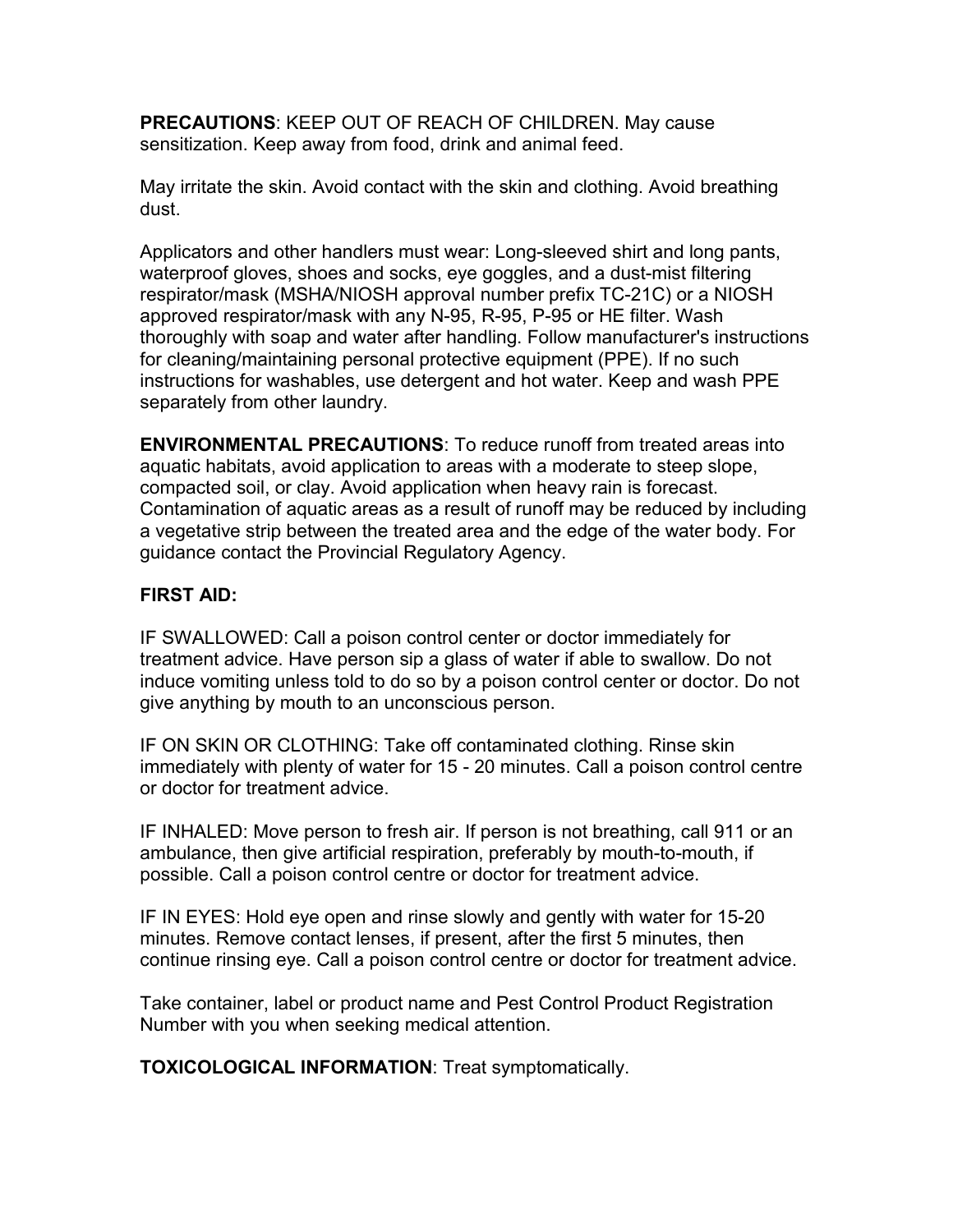# **DIRECTIONS FOR USE**

**GENERAL:** TAEGRO 2 is a bacterial based biofungicide/bactericide used for suppression or partial suppression of selected soil-borne and foliar diseases on agricultural and ornamental crops grown outdoor or in greenhouses, shadehouses, or other covered structures as listed on the following pages. TAEGRO 2 is most effective in low to medium disease pressure situations and

should be applied prior to disease or at disease establishment so suppression action is maximized.

As this product is not registered for the control of pests in aquatic systems, DO NOT use to control aquatic pests. DO NOT contaminate irrigation or drinking water supplies or aquatic habitats by cleaning of equipment or disposal of wastes. DO NOT allow effluent or runoff from greenhouses containing this product to enter lakes, streams, ponds or other waters.

# **APPLICATION AND MIXING INSTRUCTIONS:**

## **Re-entry interval: 0 hours**

## **Pre-harvest interval: 0 hours**

TAEGRO 2 must be pre-mixed thoroughly with water to assure a properly distributed suspension. The required amount of TAEGRO 2 should be added slowly into the spray tank during filling. With concentrate sprays, pre-mix the required amount of TAEGRO 2 in a clean container and add to the spray tank as it is being filled. Keep agitator running when filling spray tank and during spray operations. If mix water pH is less than 5 or greater than 8, pH adjustment and buffering may improve suspension. Apply content of entire suspension within a few hours of mixing to ensure viability of TAEGRO 2.

# **USE RECOMMENDATIONS:**

When applied as directed, TAEGRO 2 will suppress the listed diseases, unless otherwise indicated as partial suppression.

| Crop Group 1: Root and tuber vegetables |                                                                                              |                                                                                                    |  |  |
|-----------------------------------------|----------------------------------------------------------------------------------------------|----------------------------------------------------------------------------------------------------|--|--|
|                                         | Arrowroot, black salsify, carrot, celeriac (celery root), chicory, Chinese artichoke, chufa, |                                                                                                    |  |  |
|                                         |                                                                                              | dasheen (taro), edible burdock, garden beet, ginger, ginseng, horseradish, Jerusalem               |  |  |
|                                         |                                                                                              | artichoke, oriental radish (daikon), parsnip, potato, radish, rutabaga, salsify, skirret, Spanish  |  |  |
|                                         |                                                                                              | salsify, sugar beet, sweet potato, true yam, turnip, turnip-rooted chervil, turnip-rooted parsley. |  |  |
| <b>Disease Suppressed</b>               | Rate (g/ha)                                                                                  | Use Recommendations                                                                                |  |  |
|                                         | and                                                                                          |                                                                                                    |  |  |
|                                         | <b>Application</b>                                                                           |                                                                                                    |  |  |
|                                         | 187.5-375                                                                                    | Mix 187.5-375g of Taegro 2 in at least 935                                                         |  |  |
|                                         |                                                                                              | L of water to treat 1 hectare, continue                                                            |  |  |
| Damping-off and root rot                | Drench                                                                                       | applications at 7-day intervals when                                                               |  |  |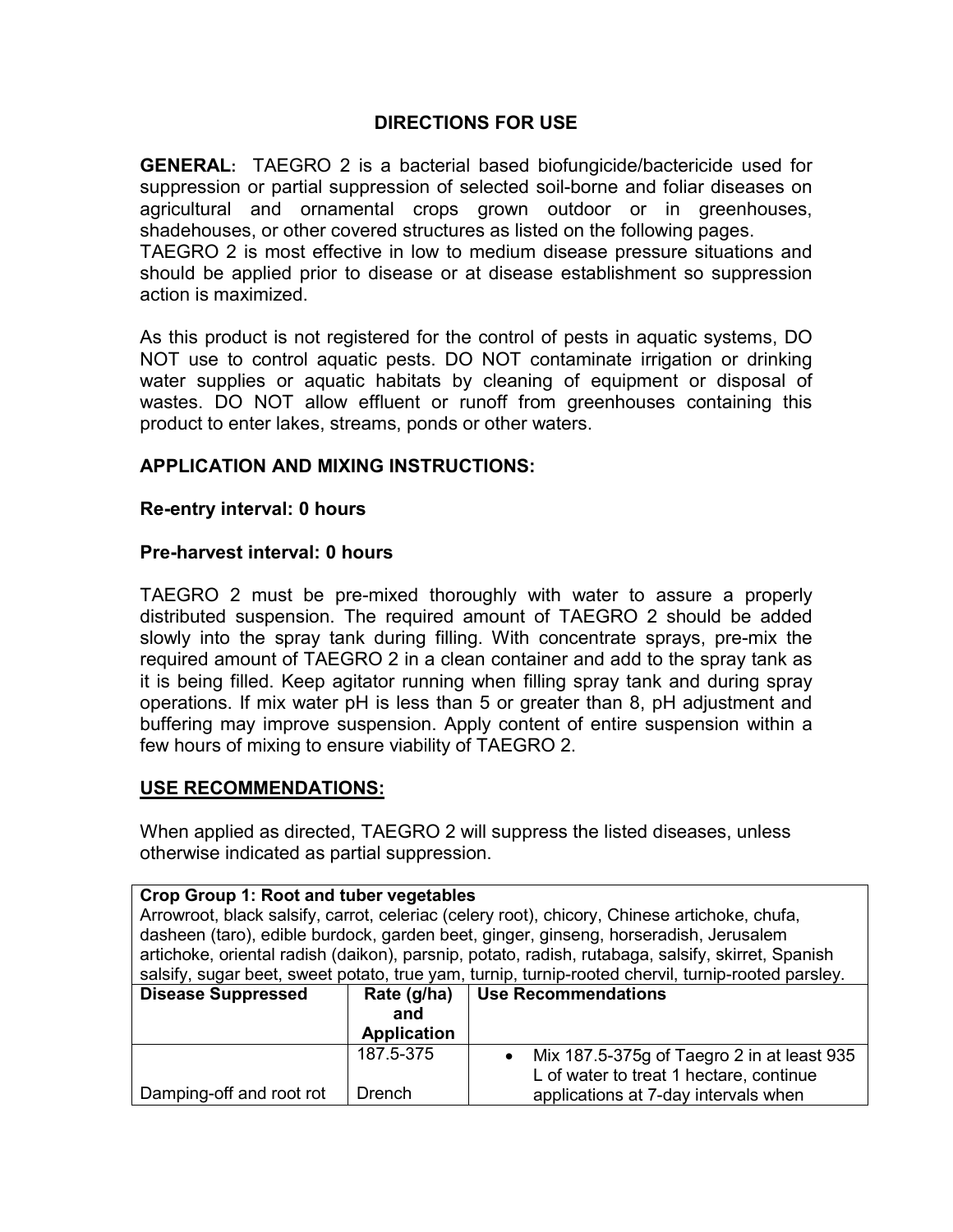| (Rhizoctonia solani,<br>Pythium spp., Fusarium<br>oxysporum, Phytophthora<br>spp.) | conditions are conducive to disease<br>development. Higher rate is recommended<br>under conditions of moderate to high<br>disease pressure.<br>Apply at planting (seeded or transplanted)<br>or immediately following through overhead<br>sprinkler, drip injection (surface or buried), |
|------------------------------------------------------------------------------------|------------------------------------------------------------------------------------------------------------------------------------------------------------------------------------------------------------------------------------------------------------------------------------------|
|                                                                                    | or in furrow soil spray at planting.<br>For sequential applications using overhead<br>sprinkler, basal sprays or drip injection<br>apply every 7-14 days as needed through<br>the season. When using basal spray,<br>incorporate by following with irrigation to                         |
|                                                                                    | soak root zone.<br>Fields with historical disease problems may<br>require a higher rate, more applications, and<br>shorter application intervals for better efficacy.                                                                                                                    |

| <b>Wheat</b>                          |                                |                                                                                                                                                                                                                                                                                                                                                                                                                                                                                                |
|---------------------------------------|--------------------------------|------------------------------------------------------------------------------------------------------------------------------------------------------------------------------------------------------------------------------------------------------------------------------------------------------------------------------------------------------------------------------------------------------------------------------------------------------------------------------------------------|
| <b>Disease Suppressed</b>             | Rate (g/ha)<br>and Application | Use Recommendations                                                                                                                                                                                                                                                                                                                                                                                                                                                                            |
| Fusarium head blight<br>(Fusarium     | 256                            | Apply TAEGRO 2 to wheat at early flowering. Mix<br>256 grams of TAEGRO 2 in at least 187 L of                                                                                                                                                                                                                                                                                                                                                                                                  |
| graminearum)<br>(Partial suppression) | Foliar                         | water to treat 1 hectare. Follow the general<br>mixing instructions in this booklet to ensure a<br>properly distributed suspension.<br>Follow spray equipment manufacturer's<br>instructions to obtain adequate coverage with<br>minimal plant runoff. Continue applications at 7-<br>day intervals when conditions are conducive to<br>disease development. TAEGRO 2 must be used<br>in conjunction with IPM practices in order to<br>adequately manage mycotoxin levels in wheat<br>kernels. |

| Lettuce                                             |                                          |                                                                                                                                                              |
|-----------------------------------------------------|------------------------------------------|--------------------------------------------------------------------------------------------------------------------------------------------------------------|
| <b>Disease Suppressed</b>                           | Rate (g/ha)<br>and<br><b>Application</b> | <b>Use Recommendations</b>                                                                                                                                   |
| Lettuce drop                                        | 187.5-375                                | Mix 187.5-375g of Taegro 2 in at least<br>$\bullet$<br>187 L of water to treat 1 hectare.                                                                    |
| (Sclerotinia<br>sclerotiorum, Sclerotinia<br>minor) | Soil plus foliar                         | Continue applications when conditions<br>are conducive to disease development.<br>Higher rate is recommended under<br>conditions of moderate to high disease |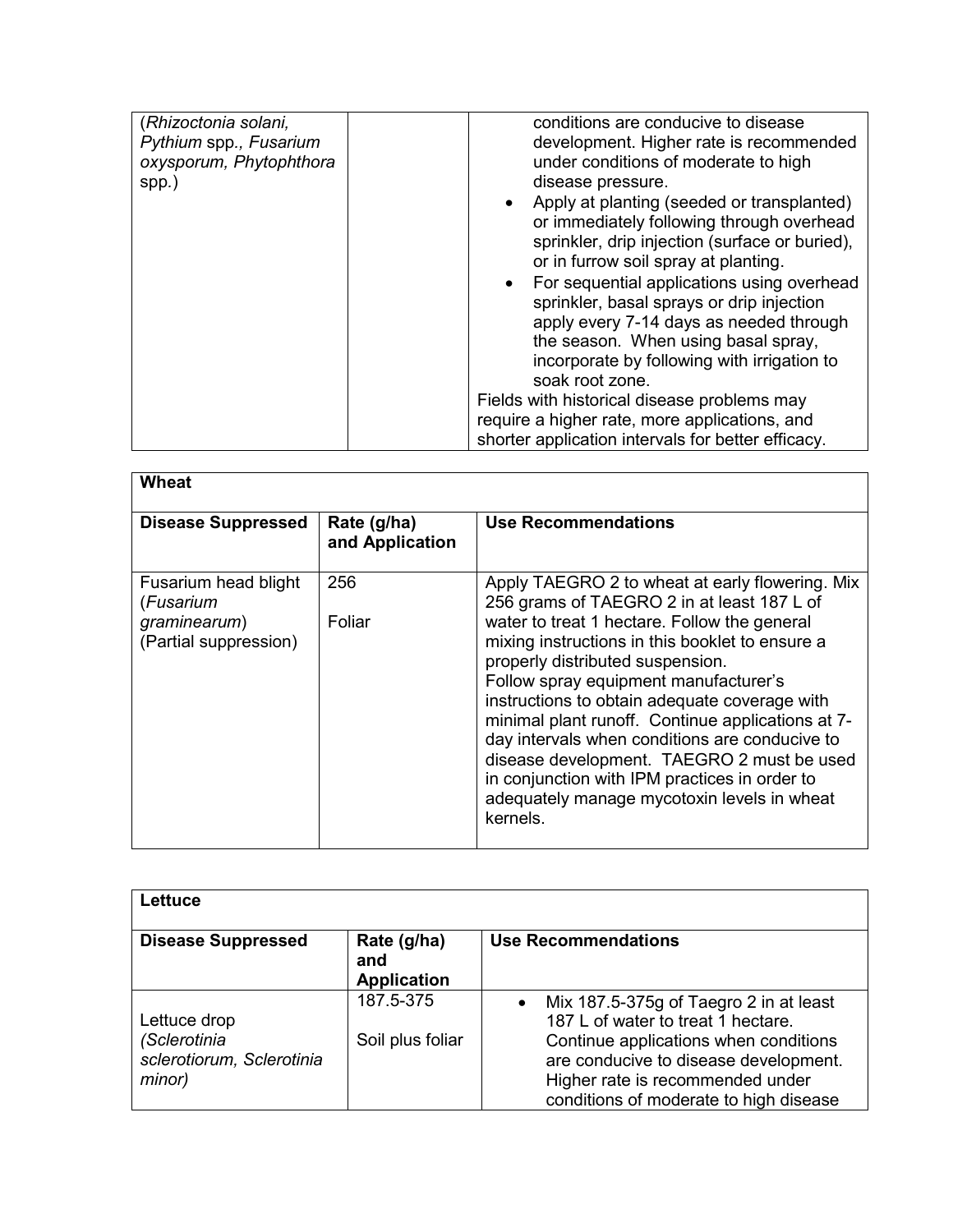| Downy mildew (Bremia<br>lactucae)<br>(Partial suppression) | 187.5-375<br>Foliar    | pressure.<br>The first application should be made at<br>planting or transplanting. Apply in-furrow<br>or basal spray to make sure the<br>application is to the root zone. When<br>using basal sprays incorporate by<br>following with irrigation to soak the root<br>Sequential applications should<br>zone.<br>initiate at lettuce thinning and continuing<br>every 7-14 days depending on disease<br>pressure.<br>For optimum suppression of S. minor,<br>Taegro 2 should be applied to the root<br>zone.<br>A combination of applications for S.<br>٠<br>sclerotiorum suppression should be soil<br>surface applications and foliar<br>applications at infestation sites (dead or<br>dying tissue) for optimum suppression.<br>Fields with historical disease problems may<br>require a higher rate, more applications, and<br>shorter application intervals for better efficacy.<br>Start applications prior to disease or at<br>$\bullet$<br>disease establishment. Apply every 7-14 |
|------------------------------------------------------------|------------------------|-------------------------------------------------------------------------------------------------------------------------------------------------------------------------------------------------------------------------------------------------------------------------------------------------------------------------------------------------------------------------------------------------------------------------------------------------------------------------------------------------------------------------------------------------------------------------------------------------------------------------------------------------------------------------------------------------------------------------------------------------------------------------------------------------------------------------------------------------------------------------------------------------------------------------------------------------------------------------------------------|
|                                                            |                        | days alone, or in rotation with other<br>registered fungicides.<br>Higher rate is recommended under<br>conditions of moderate to high disease<br>pressure.<br>Apply enough spray solution for thorough<br>coverage.                                                                                                                                                                                                                                                                                                                                                                                                                                                                                                                                                                                                                                                                                                                                                                       |
| Bottom rot (Rhizoctonia<br>solani)                         | 187.5<br><b>Drench</b> | Application directed to plant base: Mix 187.5<br>grams of TAEGRO 2 in at least 935 L of water to<br>treat 1 hectare. Apply at planting (seeded or<br>transplanted) or immediately following, through<br>overhead sprinkler, drip injection (surface or<br>buried), in furrow soil spray or with liquid<br>fertilizer at planting. Follow the general mixing<br>instructions in this booklet to ensure a properly<br>distributed suspension. Applications should be<br>made to the plant base and soil/growing medium<br>surface to protect the contact between the<br>soil/growing medium and leaf tissue as the<br>lettuce develops. Continue applications at 7-day<br>intervals when conditions are conducive to<br>disease development. Water-in TAEGRO 2<br>immediately after application.                                                                                                                                                                                            |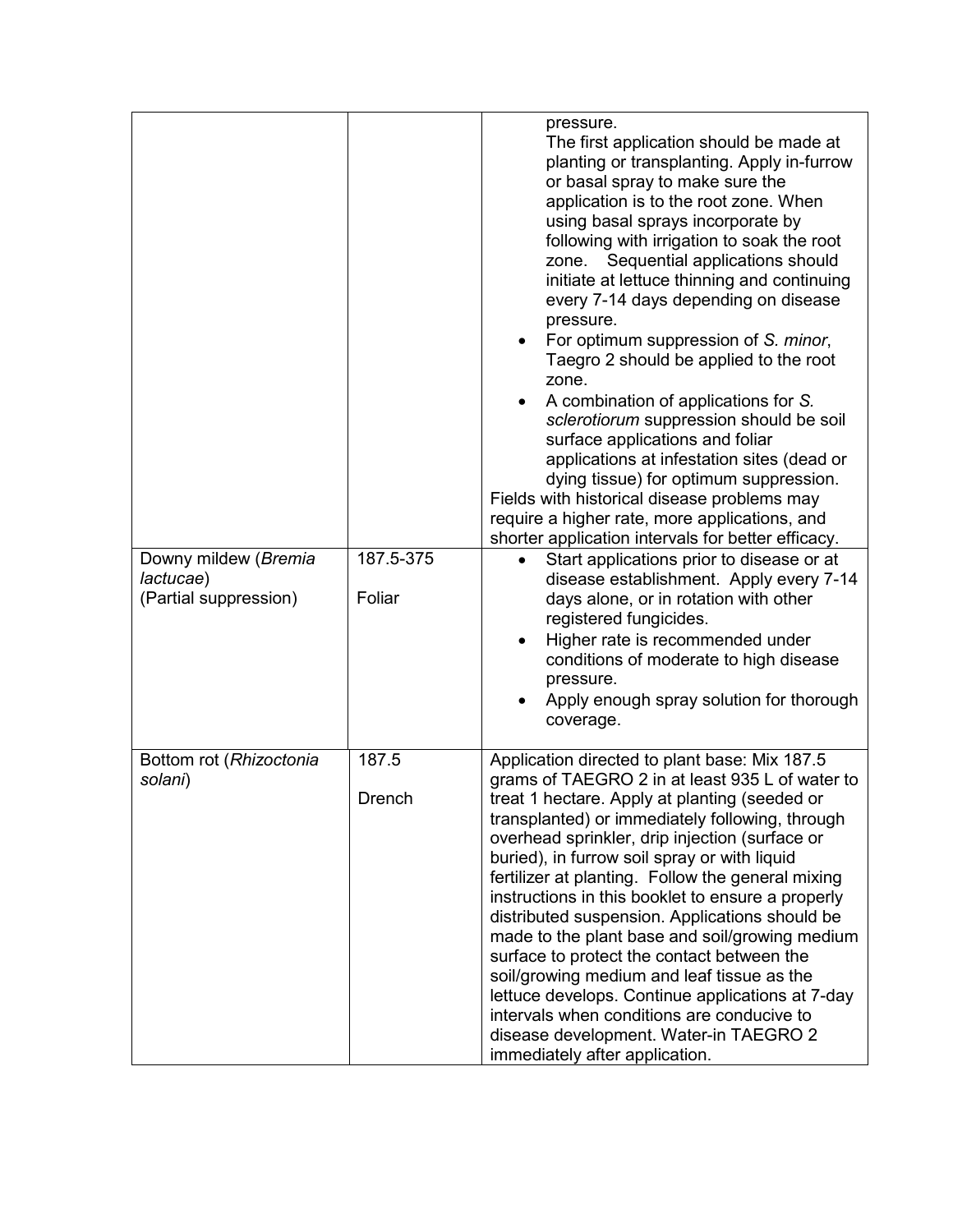| Tomato, peppers                                                                                                   |                                          |                                                                                                                                                                                                                                                                                                                                                                                                                                                                                                                                                                                                                                                                                                                                                                                                                                                                                 |
|-------------------------------------------------------------------------------------------------------------------|------------------------------------------|---------------------------------------------------------------------------------------------------------------------------------------------------------------------------------------------------------------------------------------------------------------------------------------------------------------------------------------------------------------------------------------------------------------------------------------------------------------------------------------------------------------------------------------------------------------------------------------------------------------------------------------------------------------------------------------------------------------------------------------------------------------------------------------------------------------------------------------------------------------------------------|
| <b>Disease Suppressed</b>                                                                                         | Rate (g/ha)<br>and<br><b>Application</b> | <b>Use Recommendations</b>                                                                                                                                                                                                                                                                                                                                                                                                                                                                                                                                                                                                                                                                                                                                                                                                                                                      |
| Damping-off and root<br>rot<br>(Rhizoctonia solani,<br>Pythium spp.,<br>Fusarium oxysporum,<br>Phytophthora spp.) | 187.5-375<br><b>Drench</b>               | Mix 187.5-375g of Taegro 2 in at least 935 L<br>$\bullet$<br>of water to treat 1 hectare, Continue<br>applications at 7- day intervals when<br>conditions are conducive to disease<br>development. Higher rate is recommended<br>under conditions of moderate to high<br>disease pressure.<br>For soil disease applications, apply as<br>drench on transplants prior to planting.<br>Apply with liquid fertilizer or as an in-furrow<br>soil spray or drip irrigation injection (surface<br>or buried) at or immediately following<br>planting.<br>Follow with drip injection or basal sprays<br>every 7-14 days as needed through the<br>season. When using basal spray<br>incorporate by following with irrigation to<br>soak root zone.<br>Fields with historical disease problems may require<br>more applications and shorter application intervals<br>for better efficacy |

| Tomato (greenhouse and field)                                                                                                       |                     |                                                                                                                                                                                                                                                                                                                                      |  |
|-------------------------------------------------------------------------------------------------------------------------------------|---------------------|--------------------------------------------------------------------------------------------------------------------------------------------------------------------------------------------------------------------------------------------------------------------------------------------------------------------------------------|--|
| <b>Disease Suppressed</b>                                                                                                           | Rate (g/ha) and     | <b>Use Recommendations</b>                                                                                                                                                                                                                                                                                                           |  |
|                                                                                                                                     | <b>Application</b>  |                                                                                                                                                                                                                                                                                                                                      |  |
| Powdery mildew<br>(Leveillula taurica,<br>Oidium<br>neolycopersici)<br>(Partial suppression)<br>Early blight<br>(Alternaria solani) | 187.5-375<br>Foliar | Mix 187.5-375g of Taegro 2 in at least 187<br>$\bullet$<br>L of water to treat 1 hectare. Higher rate is<br>recommended under conditions of<br>moderate to high disease pressure. Start<br>foliar disease applications prior to disease<br>or at disease establishment. Apply every 7-<br>14 days alone, or in rotation, or tank mix |  |
| (Partial suppression)<br><b>Bacterial speck</b><br>(Pseudomonas<br>syringae pv. tomato)<br>(Partial suppression)                    |                     | with other registered fungicides.<br>Established or heavier disease pressure<br>may require switching to rotations or to<br>chemical fungicides.<br>Apply enough spray solution for thorough<br>$\bullet$<br>coverage.                                                                                                               |  |
| Bacterial spot<br>(Xanthomonas<br>campestris) (Partial<br>suppression)                                                              |                     |                                                                                                                                                                                                                                                                                                                                      |  |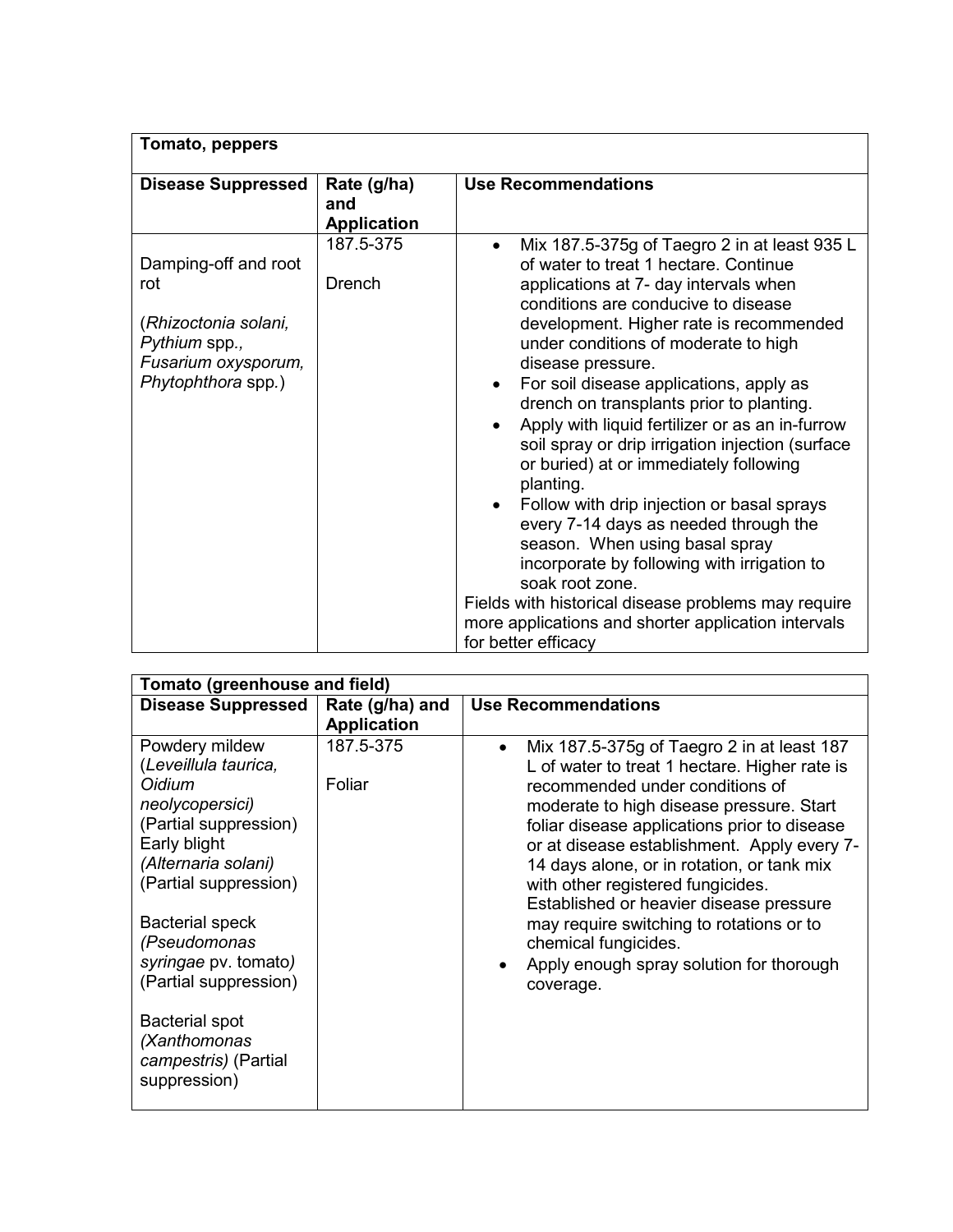| Late blight        | 375    | Mix 375 grams of TAEGRO 2 in at least          |
|--------------------|--------|------------------------------------------------|
| (Phytophthora      |        | 935 L of water to treat 1 hectare. Follow the  |
| <i>infestans</i> ) | Foliar | general mixing instructions in this booklet to |
|                    |        | ensure a properly distributed suspension.      |
|                    |        | Apply after emergence as a foliar spray.       |
|                    |        | Continue applications at 7-day intervals       |
|                    |        | when conditions are conducive to disease       |
|                    |        | development.                                   |

# **Crop Group 9: Cucurbits:**

Chinese waxgourd, citron melon, cucumbers, gherkin, edible gourd (includes hyotan, cucuzza, hechima, Chinese okra), *Momordica* spp (includes balsam apple, balsam pear, bitter melon, Chinese cucumber), muskmelon (includes true cantaloupe, cantaloupe, casaba, crenshaw melon, golden pershaw melon, honeydew melon, honey balls, mango melon, Persian melon, pineapple melon, Santa Claus melon, and snake melon), pumpkin, squash (includes acorn squash, butternut squash, calabaza, crookneck squash, hubbard squash, scallop squash, spaghetti squash, straightneck squash, vegetable marrow, zucchini), watermelon.

| <b>Disease Suppressed</b>                                                                                      | Rate (g/ha)                | <b>Use Recommendations</b>                                                                                                                                                                                                                                                                                                                                                                                                                                                                                                                                                                                                                                                                                                                                                                                                                                                             |
|----------------------------------------------------------------------------------------------------------------|----------------------------|----------------------------------------------------------------------------------------------------------------------------------------------------------------------------------------------------------------------------------------------------------------------------------------------------------------------------------------------------------------------------------------------------------------------------------------------------------------------------------------------------------------------------------------------------------------------------------------------------------------------------------------------------------------------------------------------------------------------------------------------------------------------------------------------------------------------------------------------------------------------------------------|
|                                                                                                                | and                        |                                                                                                                                                                                                                                                                                                                                                                                                                                                                                                                                                                                                                                                                                                                                                                                                                                                                                        |
|                                                                                                                |                            |                                                                                                                                                                                                                                                                                                                                                                                                                                                                                                                                                                                                                                                                                                                                                                                                                                                                                        |
|                                                                                                                | <b>Application</b>         |                                                                                                                                                                                                                                                                                                                                                                                                                                                                                                                                                                                                                                                                                                                                                                                                                                                                                        |
| Damping-off and root rot<br>(Rhizoctonia solani,<br>Pythium spp., Fusarium<br>oxysporum, Phytophthora<br>spp.) | 187.5-375<br><b>Drench</b> | Mix 187.5-375g of Taegro 2 in at least 935 L<br>$\bullet$<br>of water to treat 1 hectare. Continue<br>applications at 7- day intervals when<br>conditions are conducive to disease<br>development. Higher rate is recommended<br>under conditions of moderate to high<br>disease pressure.<br>For soil disease applications, apply as<br>$\bullet$<br>drench on transplants prior to planting.<br>Apply with liquid fertilizer or as an in-furrow<br>$\bullet$<br>soil spray or drip irrigation injection (surface<br>or buried) at or immediately following<br>planting.<br>Follow with drip injection or basal sprays<br>$\bullet$<br>every 7-14 days as needed through the<br>season. When using basal spray<br>incorporate by following with irrigation to<br>soak root zone.<br>Fields with historical disease problems may<br>$\bullet$<br>require more applications and shorter |
|                                                                                                                |                            | application interval for better efficacy                                                                                                                                                                                                                                                                                                                                                                                                                                                                                                                                                                                                                                                                                                                                                                                                                                               |
|                                                                                                                | 187.5-375                  | Mix 187.5-375g of Taegro 2 in at least 187 L of                                                                                                                                                                                                                                                                                                                                                                                                                                                                                                                                                                                                                                                                                                                                                                                                                                        |
| Powdery mildew                                                                                                 |                            | water to treat 1 hectare. Higher rate is                                                                                                                                                                                                                                                                                                                                                                                                                                                                                                                                                                                                                                                                                                                                                                                                                                               |
| (Podosphaera xanthii)                                                                                          | Foliar                     | recommended under conditions of moderate to high                                                                                                                                                                                                                                                                                                                                                                                                                                                                                                                                                                                                                                                                                                                                                                                                                                       |
| (Partial suppression)                                                                                          |                            | disease pressure. Start foliar disease applications                                                                                                                                                                                                                                                                                                                                                                                                                                                                                                                                                                                                                                                                                                                                                                                                                                    |
|                                                                                                                |                            | prior to disease or at disease establishment. Apply                                                                                                                                                                                                                                                                                                                                                                                                                                                                                                                                                                                                                                                                                                                                                                                                                                    |
| Angular leaf spot                                                                                              |                            | every 7-14 days alone, or in rotation, or tank mix                                                                                                                                                                                                                                                                                                                                                                                                                                                                                                                                                                                                                                                                                                                                                                                                                                     |
| (Pseudomonas syringae)                                                                                         |                            | with other registered fungicides. Established or                                                                                                                                                                                                                                                                                                                                                                                                                                                                                                                                                                                                                                                                                                                                                                                                                                       |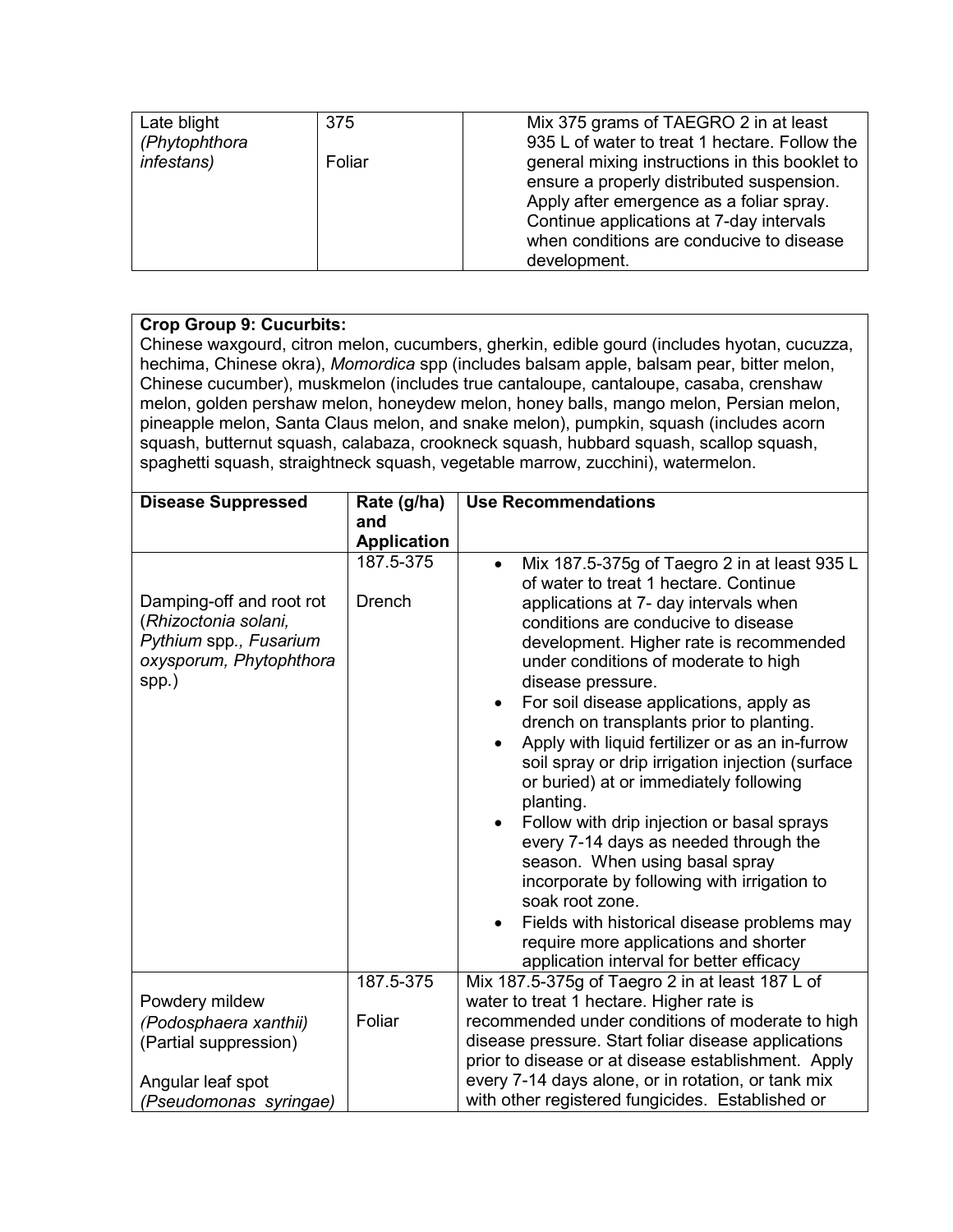| (Partial suppression) | heavier disease pressure may require switching to |
|-----------------------|---------------------------------------------------|
|                       | rotations or to chemical fungicides.              |

| <b>Ornamentals</b>                                                                                         |                                          |                                                                                                                                                                                                                                                                                                                                                                                                                                                                                                                                                                                                                                                                                                                                                                                                                                                                                          |  |
|------------------------------------------------------------------------------------------------------------|------------------------------------------|------------------------------------------------------------------------------------------------------------------------------------------------------------------------------------------------------------------------------------------------------------------------------------------------------------------------------------------------------------------------------------------------------------------------------------------------------------------------------------------------------------------------------------------------------------------------------------------------------------------------------------------------------------------------------------------------------------------------------------------------------------------------------------------------------------------------------------------------------------------------------------------|--|
| Greenhouse and outdoor.                                                                                    |                                          |                                                                                                                                                                                                                                                                                                                                                                                                                                                                                                                                                                                                                                                                                                                                                                                                                                                                                          |  |
| <b>Disease Suppressed</b>                                                                                  | Rate (g/ha)<br>and<br><b>Application</b> | <b>Use Recommendations</b>                                                                                                                                                                                                                                                                                                                                                                                                                                                                                                                                                                                                                                                                                                                                                                                                                                                               |  |
| Seedling damping-off<br>(Rhizoctonia solani,<br>Pythium spp., Fusarium<br>oxysporum, Phytophthora<br>spp.) | 187.5-375<br>Drench                      | Mix 187.5-375g of Taegro 2 in at<br>$\bullet$<br>least 935 L of water to treat 1<br>hectare. Continue applications at 7-<br>day intervals when conditions are<br>conducive to disease development.<br>Higher rate is recommended under<br>conditions of moderate to high<br>disease pressure.<br>For soil disease applications, apply<br>as drench on transplants prior to<br>planting.<br>Apply with liquid fertilizer or as an in-<br>furrow soil spray or drip irrigation<br>injection (surface or buried) at or<br>immediately following planting.<br>Follow with drip injection or basal<br>sprays every 7-14 days as needed<br>through the season. When using<br>basal spray incorporate by following<br>with irrigation to soak root zone.<br>Fields with historical disease<br>problems may require more<br>applications and shorter application<br>interval for better efficacy |  |

| <b>Cyclamen (greenhouse)</b>                                                      |                                       |                                                                                                                                                                   |
|-----------------------------------------------------------------------------------|---------------------------------------|-------------------------------------------------------------------------------------------------------------------------------------------------------------------|
| <b>Disease Suppressed</b>                                                         | <b>Rate and</b><br><b>Application</b> | <b>Use Recommendations</b>                                                                                                                                        |
| Fusarium wilt<br>(Fusarium oxysporum<br>f. sp. cyclamis)<br>(Partial suppression) | 20g/100L<br><b>Drench</b>             | Apply TAEGRO 2 to seedlings or<br>to newly rooted cuttings. Drench<br>plants with the TAEGRO 2<br>suspension making sure the root<br>system is thoroughly soaked, |
|                                                                                   |                                       | allowing TAEGRO 2 to work into<br>the root zone. Continue<br>applications at 7-day intervals<br>when conditions are conducive to<br>disease development.          |
|                                                                                   |                                       | Follow the general mixing<br>$\bullet$<br>instructions in this booklet to<br>ensure a properly distributed                                                        |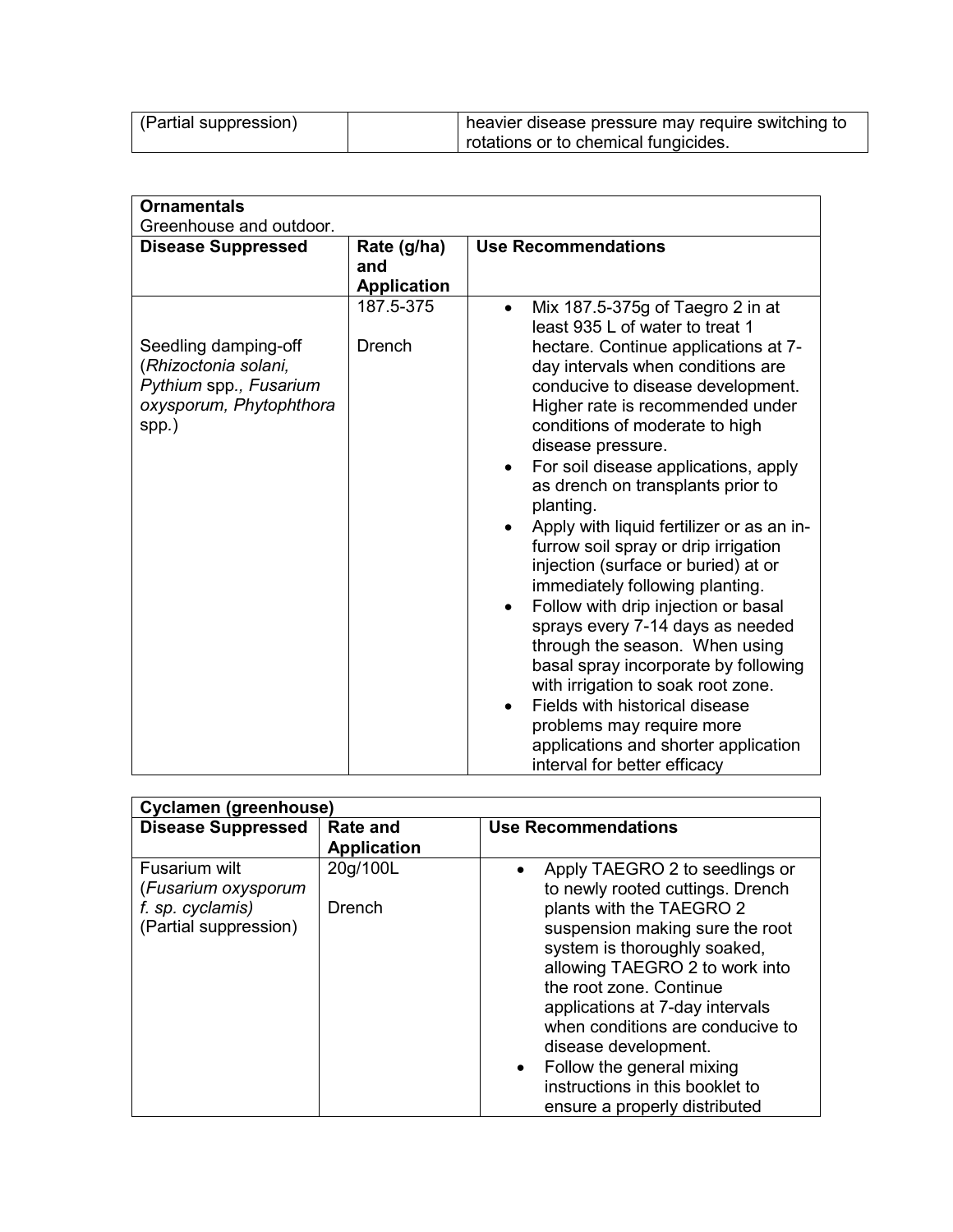|--|--|--|--|

| Crop Group 13-07: Berry and small fruit                                                   |               |                                                                                        |  |
|-------------------------------------------------------------------------------------------|---------------|----------------------------------------------------------------------------------------|--|
| Amur river grape, aronia berry, bayberry, bearberry, bilberry, blackberry, blueberry,     |               |                                                                                        |  |
| buffalo currant, buffaloberry, Chilean guava, chokecherry, cloudberry, cranberry, currant |               |                                                                                        |  |
|                                                                                           |               | (red and black), elderberry, European barberry, gooseberry, grape, highbush cranberry, |  |
|                                                                                           |               | honeysuckle (edible), huckleberry, jostaberry, juneberry (Sasktoon), kiwi (fuzzy and   |  |
| hardy), loganberry, maypop, mountain pepper berries, mulberry, muntries, native           |               |                                                                                        |  |
| currant, partridgeberry, pincherry, raspberry (black and red), riberry, salal, schisandra |               |                                                                                        |  |
| berry, sea buckthorn, serviceberry, strawberry, wild raspberries.                         |               |                                                                                        |  |
| <b>Disease Suppressed</b>                                                                 | Rate (g/ha)   | <b>Use Recommendations</b>                                                             |  |
|                                                                                           | and           |                                                                                        |  |
|                                                                                           | application   |                                                                                        |  |
|                                                                                           | 187.5-375     | Mix 187.5-375g of Taegro 2 in at<br>$\bullet$                                          |  |
| Young plant damping-off                                                                   |               | least 935 L of water to treat 1                                                        |  |
| (Rhizoctonia solani,                                                                      | <b>Drench</b> | hectare. Continue applications at 7-                                                   |  |
| Pythium spp., Fusarium                                                                    |               | day intervals when conditions are                                                      |  |
| oxysporum, Phytophthora                                                                   |               | conducive to disease development.                                                      |  |
| spp.)                                                                                     |               | Higher rate is recommended under                                                       |  |
|                                                                                           |               | conditions of moderate to high                                                         |  |
|                                                                                           |               | disease pressure.                                                                      |  |
|                                                                                           |               | For soil disease applications, apply                                                   |  |
|                                                                                           |               | as drench on transplants prior to                                                      |  |
|                                                                                           |               | planting.                                                                              |  |
|                                                                                           |               | Apply with liquid fertilizer or as an in-                                              |  |
|                                                                                           |               | furrow soil spray or drip irrigation                                                   |  |
|                                                                                           |               | injection (surface or buried) at or                                                    |  |
|                                                                                           |               | immediately following planting.                                                        |  |
|                                                                                           |               | Follow with drip injection or basal                                                    |  |
|                                                                                           |               | sprays every 7-14 days as needed                                                       |  |
|                                                                                           |               |                                                                                        |  |
|                                                                                           |               | through the season. When using                                                         |  |
|                                                                                           |               | basal spray incorporate by following                                                   |  |
|                                                                                           |               | with irrigation to soak root zone.                                                     |  |
|                                                                                           |               | Fields with historical disease problems may                                            |  |
|                                                                                           |               | require more applications and shorter                                                  |  |
|                                                                                           |               | application intervals for better efficacy                                              |  |
|                                                                                           | 187.5-375     | Mix 187.5-375g of Taegro 2 in at least 187                                             |  |
| Powdery mildew                                                                            |               | L of water to treat 1 hectare. Higher rate is                                          |  |
| (Erysiphe necator,                                                                        | Foliar        | recommended under conditions of                                                        |  |
| Podosphaera                                                                               |               | moderate to high disease pressure. Start                                               |  |
| aphanis)(grapes and                                                                       |               | foliar disease applications prior to disease                                           |  |
| strawberry)                                                                               |               | or at disease establishment. Apply every 7-                                            |  |
|                                                                                           |               | 14 days alone, or in rotation, or tank mix                                             |  |
| Botrytis gray mould                                                                       |               | with other registered fungicides.                                                      |  |
| (Botrytis cinerea)                                                                        |               | Established or heavier disease pressure                                                |  |
|                                                                                           |               | may require switching to rotations or to                                               |  |
|                                                                                           |               | chemical fungicides.                                                                   |  |